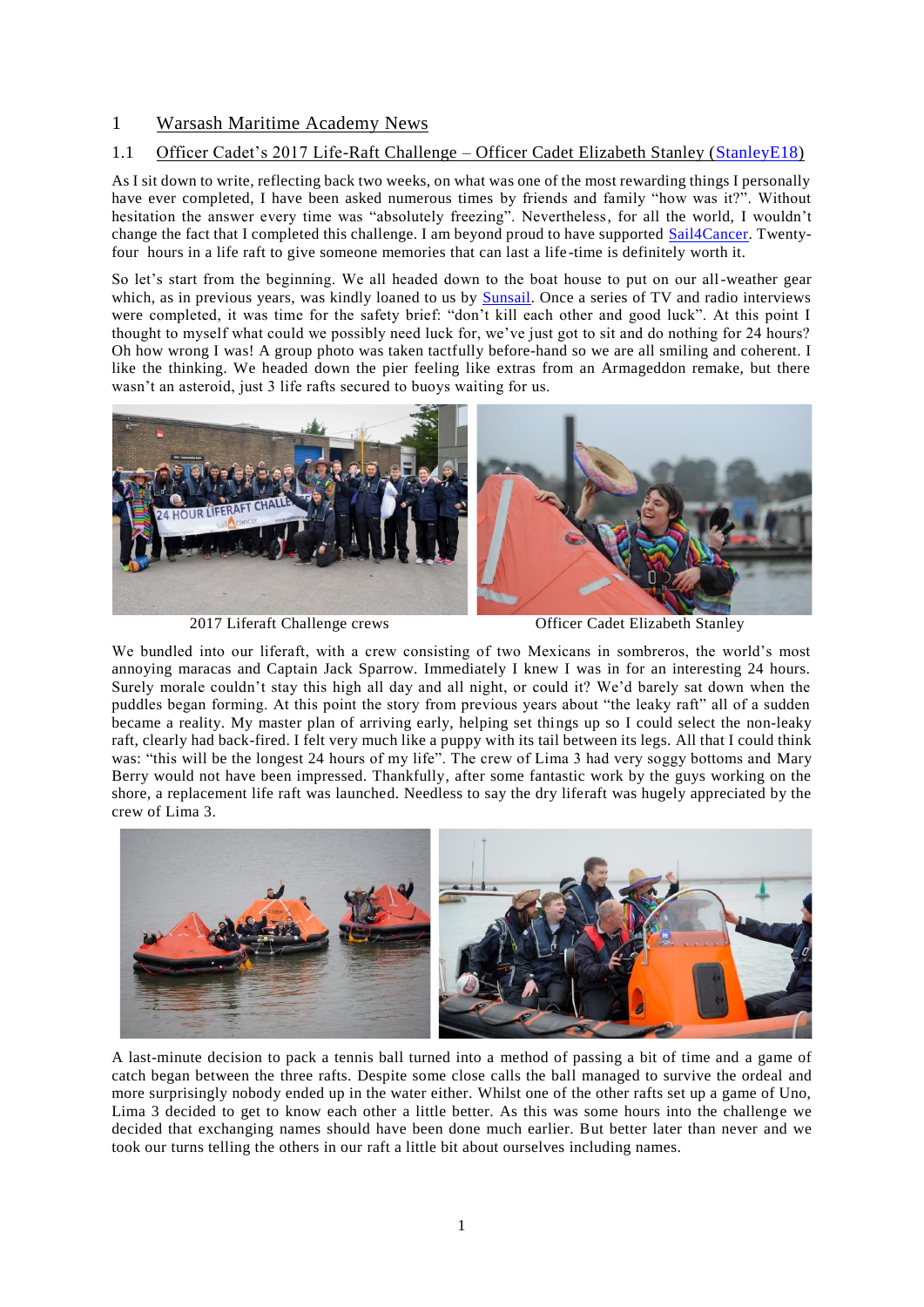Later that evening our sausage and chips arrived and I've never been happier to see food. I wasn't even hungry but it was just something to do. Watching us scoff it down you would honesty have thought we had never seen food before. Within minutes we were done. Once the rubbish had been collected we attempted to get ourselves comfortable for what was going to be a very long night. By around 8pm it was getting really cold. The temperature seemed to have taken a really drastic drop from being just a bit chilly to unbearable cold. At this point we decided to batten down the hatches for the evening in an attempt to retain some heat, which I can tell you, failed miserably. However, between going live on Facebook and telling each other our best jokes, morale still seemed high.

The other rafts seemed to be very silent whereas there was a lot of chatter and laughing in ours. Around 10.30pm we all decided that it was time to try and get some sleep. I had brought a sleeping bag with me which I slept on top of as the floor of the raft was so cold we were losing a great deal of heat through it. Others had blankets underneath them whilst some had nothing. Then there was a knock on our life raft. It was the shore crew delivering pizzas which we demolished as if we had never eaten pizzas before. Instead of throwing the rubbish away, the guys decided that the empty pizza boxes were going to make the perfect layer for them to sleep in an effort to keep warmer. I'm not sure how effective the method was, but we all tried to get some sleep.



I have a watch that tracks my sleep and my "night's sleep" consisted of 1 hour and 19 minutes. I'm not sure I would even class that as a good afternoon nap. The weather conditions overnight were calm in terms of sea state and wind. There was a lot of fog, which unfortunately meant fog horns. Thankfully it didn't seem to be a massively busy shipping night with only a few vessels sounding whistles. However one went past which sounded as though it were right outside the liferaft. Convincing myself we had come off the buoy and were now in the middle of the Solent, I was too scared to look out so closed my eyes and hoped for the best. I lived to tell the story so can confirm we stayed attached to the buoy. The changing tides throughout the evening were strong, at around 2am the sound of gushing water was all I could hear. Once again not knowing where we were I convinced myself the tide was moving us out to sea. The lack of sleep was making me paranoid. Most people were surviving with limited sleep, which was when I really thought morale would take a turn. However the good character of those involved in the challenge this year ensured morale stayed high and each and every one of us played a part at keeping everyone going.

The morning and afternoon consisted of mainly waving at the locals passing by. Some concerned individuals came over to see if we were okay but returned to their passage once they realized we were in fact taking part in a charity event and not stranded. The Hamble Lifeboat paid us a visit, as did the coastguard. The afternoon felt like it went really slowly.